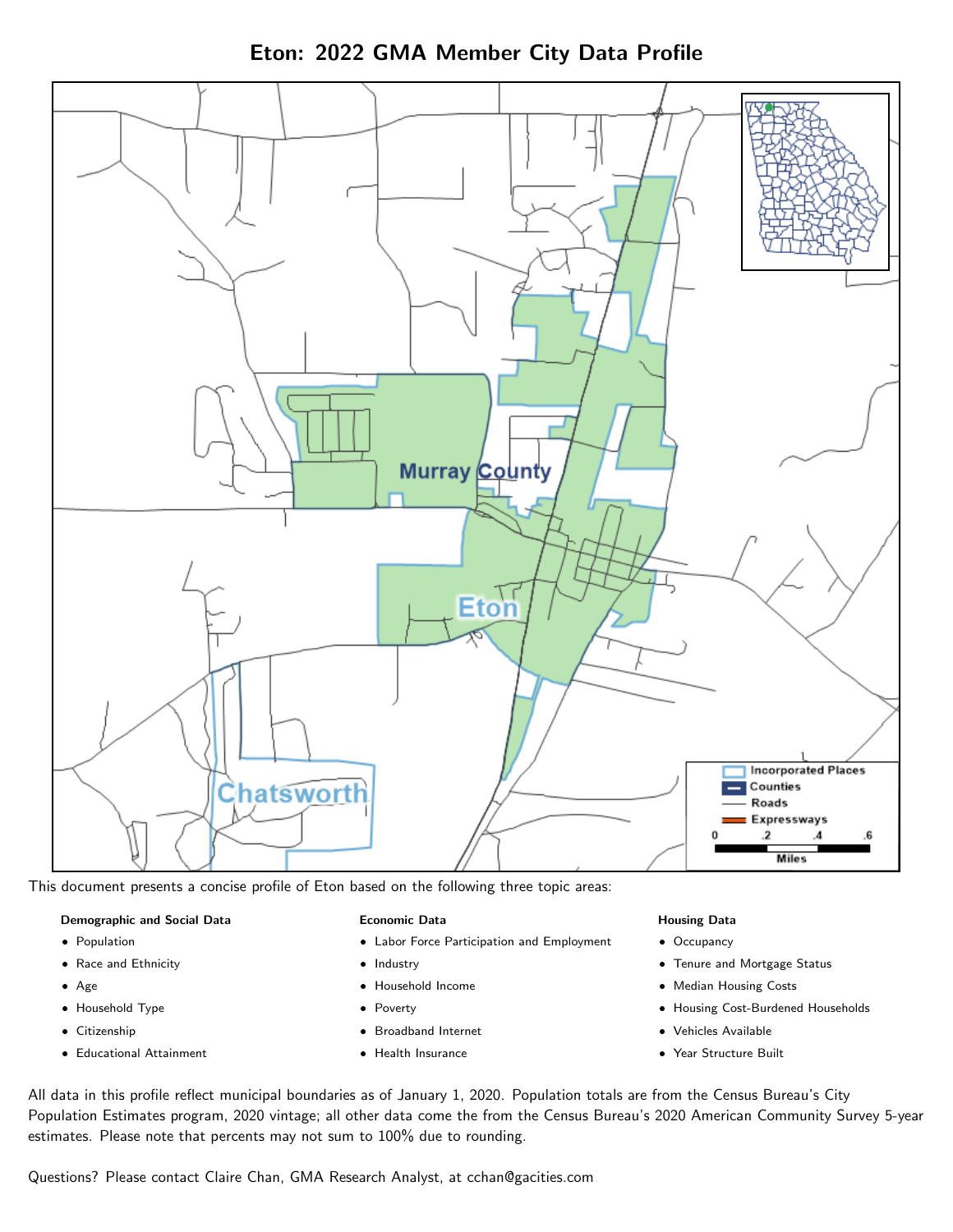# Eton: Demographic and Social



Age 0% 2% 4% 6% 8% Male **Female** 8% 6% 4% 2% 85 and over 80-84 75-79 70-74 65-69 60-64 55-59 50-54 45-49 40-44 35-39 30-34 25-29 20-24 15-19 10-14 5-9 Under 5

## **Citizenship**



Source: American Community Survey, 2020 5-year estimates, table B05002 Source: American Community Survey, 2020 5-year estimates, table B15002

Race and Ethnicity



Source: U.S. Census Bureau, City Population Estimates, 2020 vintage Source: American Community Survey, 2020 5-year estimates, table B03002

# Household Type



Source: American Community Survey, 2020 5-year estimates, table B01001 Source: American Community Survey, 2020 5-year estimates, table B11001

### Educational Attainment



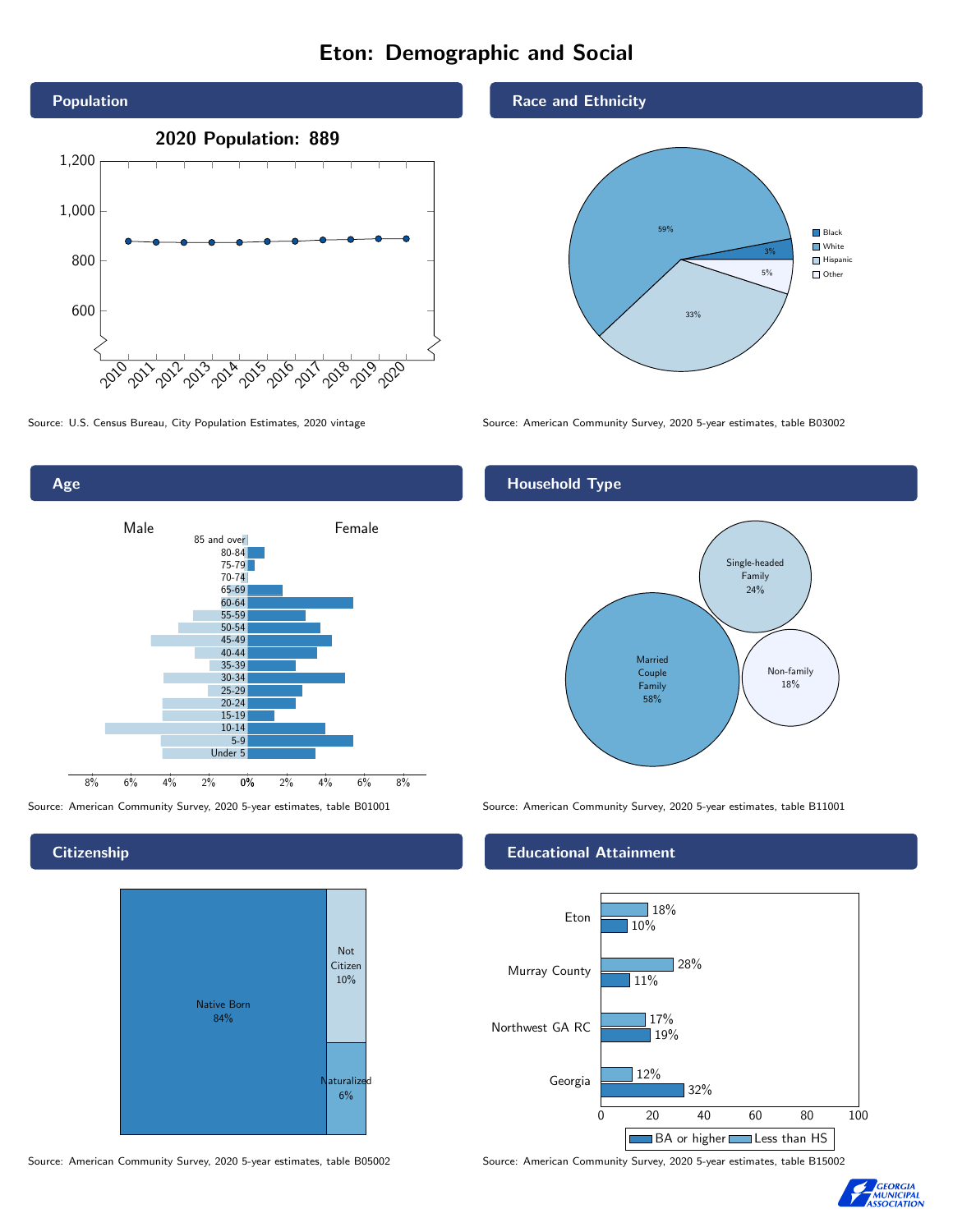# Eton: Economic



Source: American Community Survey, 2020 5-year estimates, table B23001 Note: Unemployment rate is based upon the civilian labor force.

Household Income

Poverty



Source: American Community Survey, 2020 5-year estimates, tables B19013 and B19025 Source: American Community Survey, 2020 5-year estimates, table B17010

Broadband Internet No 4% Yes 96%

Source: American Community Survey, 2020 5-year estimates, table B28002 Source: American Community Survey, 2020 5-year estimates, table B18135

14%

 $720%$ 

19%

16%

28%

14%

 $720%$ 

### Health Insurance





### Industry

| Agriculture, forestry, fishing and hunting, and mining      | $1\%$ |
|-------------------------------------------------------------|-------|
| Construction                                                | 5%    |
| Manufacturing                                               | 39%   |
| <b>Wholesale Trade</b>                                      | 2%    |
| Retail Trade                                                | 8%    |
| Transportation and warehousing, and utilities               | 5%    |
| Information                                                 | $2\%$ |
| Finance and insurance, real estate, rental, leasing         | 2%    |
| Professional, scientific, mgt, administrative, waste mgt    | 11%   |
| Educational services, and health care and social assistance | 16%   |
| Arts, entertainment, recreation, accommodation, food        | $3\%$ |
| service                                                     |       |
| Other services, except public administration                | $2\%$ |
| Public administration                                       | 5%    |

Source: American Community Survey, 2020 5-year estimates, table C24030